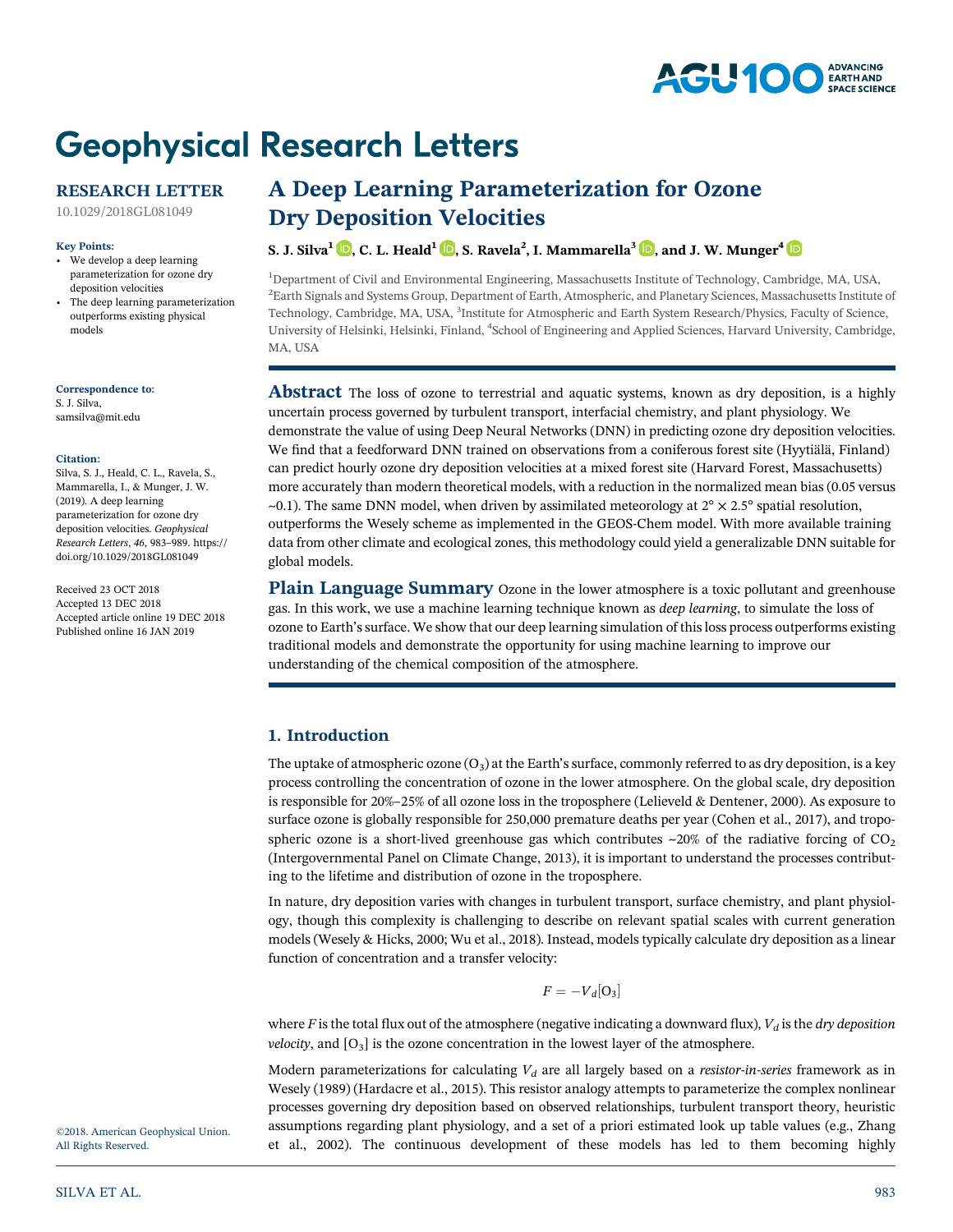parameterized, and the large number of lookup table values and approximations within them limits their physical interpretability. Despite these elaborate parameterizations, recent work has shown that global models that use these schemes struggle to reproduce observations to within a factor of 1.4 (Clifton et al., 2016; Hardacre et al., 2015; Silva & Heald, 2018).

These current generation parameterizations of ozone dry deposition are conceptual and empirical schemes that do not directly represent the physics of the process. Thus, a machine learning solution potentially offers an effective alternative to improve dry deposition velocity predictions, with little loss of process-based knowledge. Machine learning methods have gained popularity in recent years as high-quality methods to make rapid and accurate predictions from data in the earth and environmental sciences. Keller and Evans (2018) demonstrate the potential of using a Random Forest algorithm to replace gas phase chemistry in a global chemical transport model. Nowack et al. (2018) use a Ridge regression technique to linearly parameterize ozone-temperature relationships for climate models and find that their machine learning model can predict global ozone fields quite well at a fraction of the computational cost of traditional nonparameterized methods. Rasp et al. (2018) demonstrate the value of deep learning in predicting highly nonlinear subgrid processes in climate models, wherein their Deep Neural Network (DNN) produces consistent results 10 times faster than traditional models. In this work, we explore how a machine learning approach can be applied to the simulation and prediction of  $V<sub>d</sub>$ , specifically focusing on the use and application of DNNs due to successful applications of the method in a computationally efficient manner. We further justify our machine learning model choice in section 4.3.

In this work we present the first parameterization of ozone dry deposition velocities using a DNN. We train a model using data from a coniferous forest site in Hyytiälä, Finland, and evaluate the model fidelity against observations at the largely deciduous Harvard Forest in the northeastern United States.

## 2. Data Sources

Two data sets of  $V_d$  were used in this work, observations at Hyytiälä Forest in southern Finland, and at Harvard Forest in the northeastern United States.

The Hyytiälä Forest site is part of the SMEAR II research station (Keronen et al., 2003; Zhou et al., 2017; [https://www.atm.helsinki.](https://www.atm.helsinki.fi/SMEAR/)fi/SMEAR/). The site is located in a coniferous boreal forest with a climate characterized by cold winters and mild humid summers. The ozone dry deposition velocity data record (Junninen et al., 2009; https://avaa.tdata.fi[/web/smart/smear](https://avaa.tdata.fi/web/smart/smear)) used in this work extends from 2001–2013, with observations averaged to hourly intervals (Rannik et al., 2012). This results in 55,995 total observations of  $V_d$  and associated meteorological and physical parameters for model development. This is the primary data set used for model training, validation, and testing in this study.

The Harvard Forest data were collected at the Harvard Forest Environmental Measurements Site, which is a component of the Harvard Forest LTER and part of the AmeriFlux network. It is surrounded by a mixed deciduous/coniferous forest (Munger et al., 1996; Munger & Wofsy, 2018; [http://harvardforest.fas.harvard.](http://harvardforest.fas.harvard.edu) [edu](http://harvardforest.fas.harvard.edu)). The climate is similar to Hyytiälä, except summers are warmer and winters more mild. The data record used here is from 1992 to 2005, with observations at an hourly time resolution. This data set contains 38,363 observations that we use as a test for model generalizability in section 4.2.

We trained the models in this work using surface observations common to both sites: wind speed, sensible heat flux, air temperature, relative humidity, photosynthetically active radiation, and time (month and hour).

# 3. Deep Learning

The deep learning model was developed and trained with open source software in the R programming language, using the Keras API (keras.io, Chollet, 2015) and the TensorFlow libraries (Abadi et al., 2015; [http://tensor](http://tensorflow.org)flow.org), all facilitated by the RStudio Interface to Tensorflow (Chollet & Allaire, 2018; https://tensorfl[ow.rstudio.com\)](https://tensorflow.rstudio.com). The model we used in this work was a so-called multilayer perceptron or feedforward DNN category of machine learning models, as they are the most basic form of DNNs.

DNNs consist of interconnected layers that transform the input data (here environmental parameters) into the desired output (ozone dry deposition velocities). Each layer consists of a number of nodes, which is a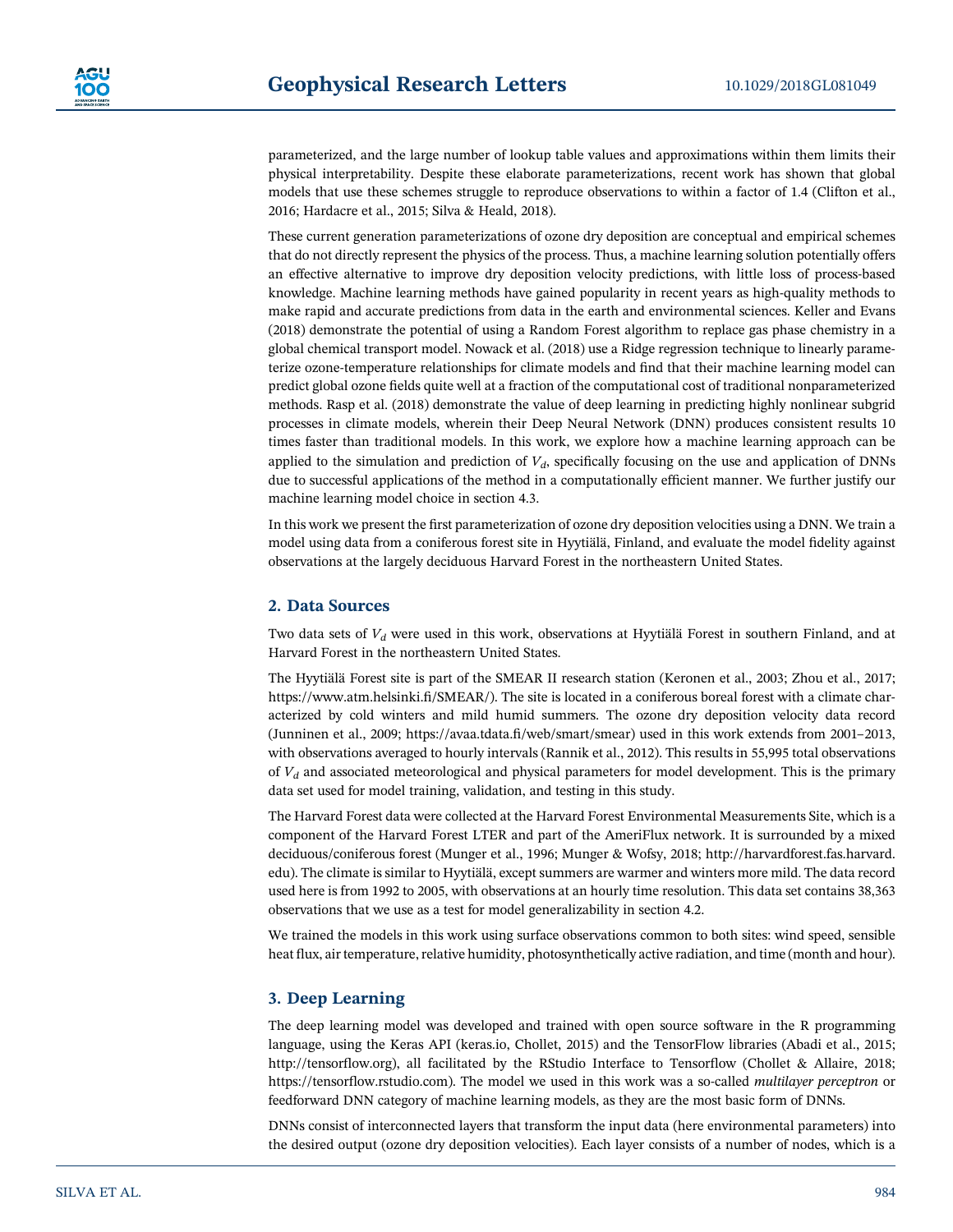weighted sum of the output values of the previous layer plus a bias term, all within a nonlinear function known as an activation function. The weights and the bias within each node are the values that are optimized by model training, using a method known as stochastic gradient descent, by iterating on small samples (batches) of data for a given number of iterations (epochs). The activation function is used in part to improve the ability of the DNN to capture nonlinearities within the data. For a DNN such as the one used here, the total number of trainable parameters per layer is calculated as  $(n + 1)m$ , with n weights (equal to the number of inputs to the layer) plus one bias term repeated  $m$  times (equal to the number of outputs from the layer). We describe our selection process for the hyperparameters (number of nodes and layers, activation function, etc.) in the following section. For more details on deep learning, see Goodfellow et al. (2016).

#### 3.1. Hyperparameter Selection and Data Set Preprocessing

In designing DNNs, there are many preprocessing decisions that need to be made prior to training the model, and no common set of rules or heuristics governing the decision making process (Goodfellow et al., 2016; Islam & Murase, 2001). In general, we focus on keeping the number of free and tunable parameters in our model as small as possible, as opposed to optimizing every detail.

We use the RMSprop stochastic gradient descent optimizer (Tieleman & Hinton, 2012) in this work, with the Keras default parameters (Chollet, 2015). For these default parameters, the initial learning rate was set to 0.001, the decay factor used was 0.9, and no gradient clipping was applied to the norm or the absolute gradient value. This optimizer improves performance over a basic stochastic gradient descent method, without adding substantial computational overhead (Goodfellow et al., 2016; Tieleman & Hinton, 2012). The batch size used for training was 64, which was an empirically chosen as a tradeoff between computational speed and model convergence. We used a rectified linear unit nonlinear activation function (Glorot et al., 2011) due to both its accelerated convergence over traditional (e.g., sigmoidal) activation functions, appropriateness for neural network regression of a real valued number (real valued output), and its popularity in the literature (Chollet & Allaire, 2018). We additionally add 20% dropout to each layer for each epoch to reduce model overfitting (Chollet & Allaire, 2018). The loss metric to be minimized is the mean squared error (MSE), which is typical for DNN continuous real number regressions.

We use a simple heuristic to bound the number of layers in the neural network by the number of iterations that an independent regression may need to obtain convergence (less than 10% error). For this purpose, we use an iterative boosted linear model from the XGBoost library (Chen & Guestrin, 2016). A boosted model is a machine learning algorithm that iteratively reduces bias in a model estimate. We investigated the improvement of the boosted model with each additional iteration, using the observations at Hyytiälä Forest. Once the MSE of the boosted model improved by less than 10%, we selected that iteration number as the number of layers in our model. For the Hyytiälä Forest data set, that number was 3.

We posit that the number of nodes in the each layer of the network (neurons) must be at most as many as the number of independent and orthogonal dimensions within the data set (Angus, 1991; Seuret et al., 2017). While it is possible to estimate independence in a variety of ways, we simply choose the number of significant principal components as the number of independent dimensions (Seuret et al., 2017). This is because the dimensionality of the optimum estimate for a linear model is its principal components, and a nonlinear model for the same estimation problem must admit fewer dimensions (Jain et al., 2000). In this case, more than half of the variance was explained with the first 16 eigenvalues, and more than 90% explained with the first 32. We chose 16 in this work to keep the total number of trainable parameters a full order of magnitude lower than the size of the training data set.

We normalize all the data to have mean of zero and standard deviation of one using the mean and standard deviation of the test (Hyytiälä Forest) data, as is typical to ensure that model parameters are well behaved during the training and to improve convergence (Goodfellow et al., 2016). Once the data are processed by the DNN, the output is rescaled for interpretation.

### 4. Results and Discussion

#### 4.1. Model Training

The model was trained for 500 epochs (iterations of a batch of data) using the specifications in section 3 on observations from the Hyytiälä Forest data set. Following typical DNN training and evaluation techniques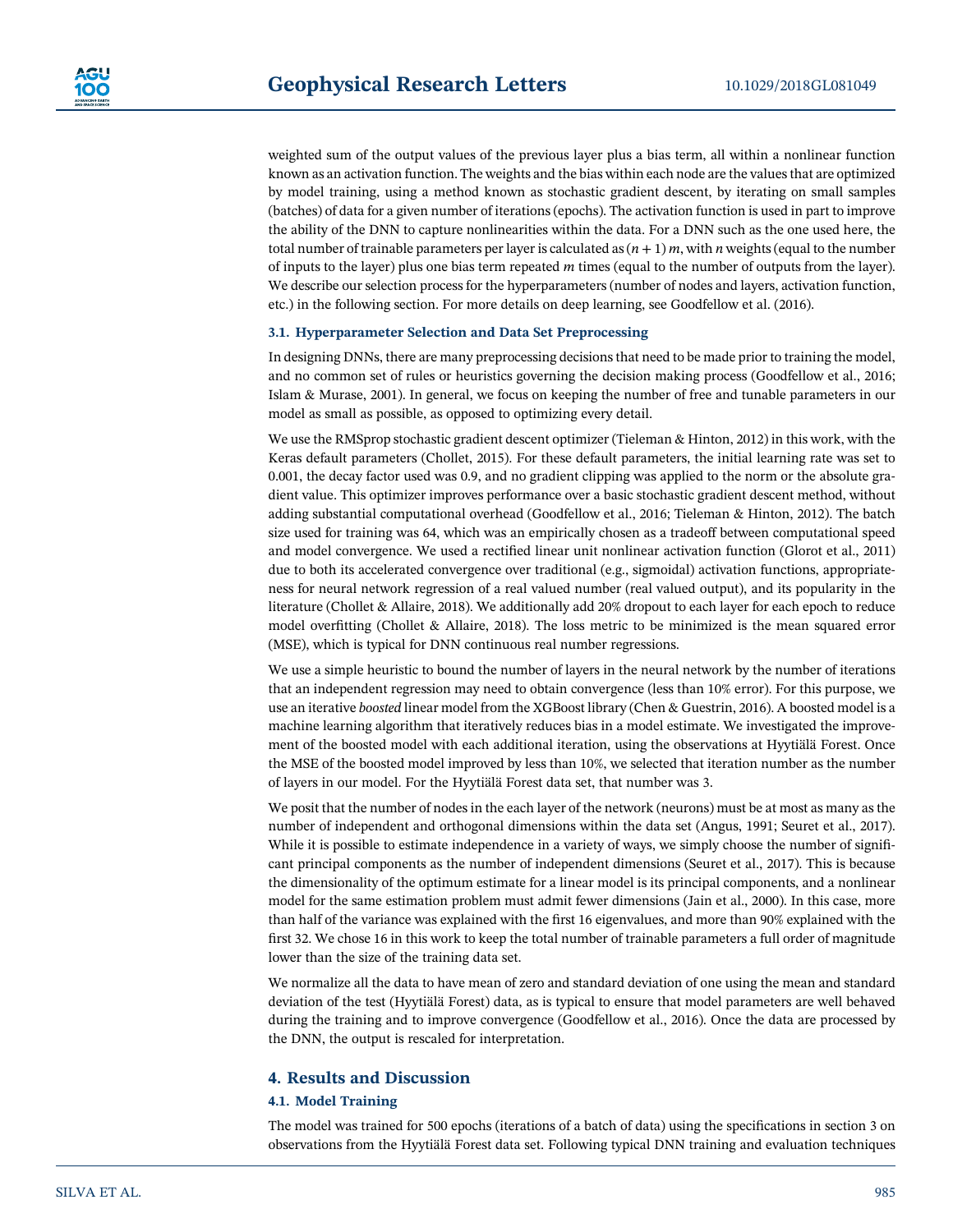#### Table 1

Summary Statistics for the Deep Neural Network Model of Hyytiälä Forest Ozone Dry Deposition Velocities, Including the Mean Squared Error (MSE), Pearson Correlation Coefficient (R), and Normalized Mean Bias (NMB)

| <b>MSE</b><br>Dataset<br>R                                                     |                      |
|--------------------------------------------------------------------------------|----------------------|
|                                                                                | <b>NMB</b>           |
| Training<br>0.82<br>0.02<br>Validation<br>0.81<br>0.02<br>0.07<br>0.56<br>Test | 0.04<br>0.05<br>0.05 |

(Chollet & Allaire, 2018; Hastie et al., 2001), we randomly split the data set into training (70%), validation (10%), and test (20%) subsets. The model parameters were trained using the training data set and both hyperparameter selection, and overfitting is assessed by evaluating the trained DNN on the independent validation subset. If the DNN performs substantially better on the training data as compared to the validation data, it is likely that the model is overfit. Using this method, we tuned the hyperparameters to what is summarized in section 3. Once satisfactory performance was achieved on the training and validation sets, a final

evaluation was completed using the test subset of data. Model summary statistics are shown in Table 1, with the MSE, correlation, and the normalized mean bias (NMB). Broadly, the DNN model is trained to capture the majority of the variability in the training data set and reduces the mean disagreement between the model and observations to near zero. From Table 1, it is apparent that the validation data set evaluation statistics are very similar (within 0.01) to those of the training data set, consistent with little overfitting. As expected, the model errors on the training and validation data sets are more optimistic than the test data set (Hastie et al., 2001); however, the results are still quite good compared to other models of ozone dry deposition velocities. Over similar mixed forests, current models of dry deposition have NMB of ~0.1 to 0.4 (Wu et al., 2018), higher than the test data performance of this model.

#### 4.2. Model Generalizability

The DNN model applied to the Hyytiälä test data has predictive skill, with performance as good or better than many theoretical parameterizations (Silva & Heald, 2018; Wu et al., 2018). However, the overall generalization error (error on the test set) of the DNN model as it applies to all mixed forests similar to Hyytiälä is likely underestimated in this situation because all of the data are not i.i.d. (independent and identically distributed random variables). In time series data from natural dynamical systems like ozone dry deposition velocities, the test data are not fully independent from the training data, even when randomly sampled. In this case, an improved test for the generalization of the DNN model is to use a source of data observed at a different location. We use observations at the Harvard Forest site for this purpose.

We evaluated the model trained in section 4.1 on the observations at the Harvard Forest site (1992–2005). Monthly average deposition velocities are shown in Figure 1 for the observations and the DNN. Broadly, the DNN reproduces the observations well, indicating that the model is generalizable. The general seasonal variability is captured by the DNN, with an overall hourly correlation of 0.35 (0.5 in the summer months, 0.2 in the winter). This correlation is higher than many global models (Silva & Heald, 2018) but 5%–10% lower than current generation point models (Wu et al., 2018). The bias of the DNN is relatively very small, with the absolute NMB ~0.1. This is as good or better than most current generation models and much higher



Figure 1. Monthly average  $V_d$  over Harvard Forest from 1992 to 2005. Observations are in black, and the Deep Neural Network (DNN) is in blue. The shaded regions represent  $\pm 1$  standard deviation across years.

than global models (Hardacre et al., 2015; Silva & Heald, 2018; Wu et al., 2018).

#### 4.3. Comparison With Other Models

While machine learning parameterizations are currently interesting and novel methodological approaches, that alone does not warrant their use. Since DNNs are fundamentally black box models that lack interpretability, their use needs to be justified further than purely a demonstration of predictive skill. We justify the added value in using a DNN by comparison with several more interpretable approaches including: a simple linear model, a Random Forest, and a Ridge regression.

Using the same training, validation, and test split set as for the DNN parameterization, we trained a simple linear model, a Random Forest (Liaw & Wiener, 2002), and a Ridge regression (Friedman et al., 2010). Table 2 shows summary statistics over Harvard Forest. We include the correlation, the MSE, and the relative computational time of model prediction.

Overall, the Random Forest and DNN outperform the linear and Ridge regression, likely due in part to how  $V_d$  responds nonlinearly to the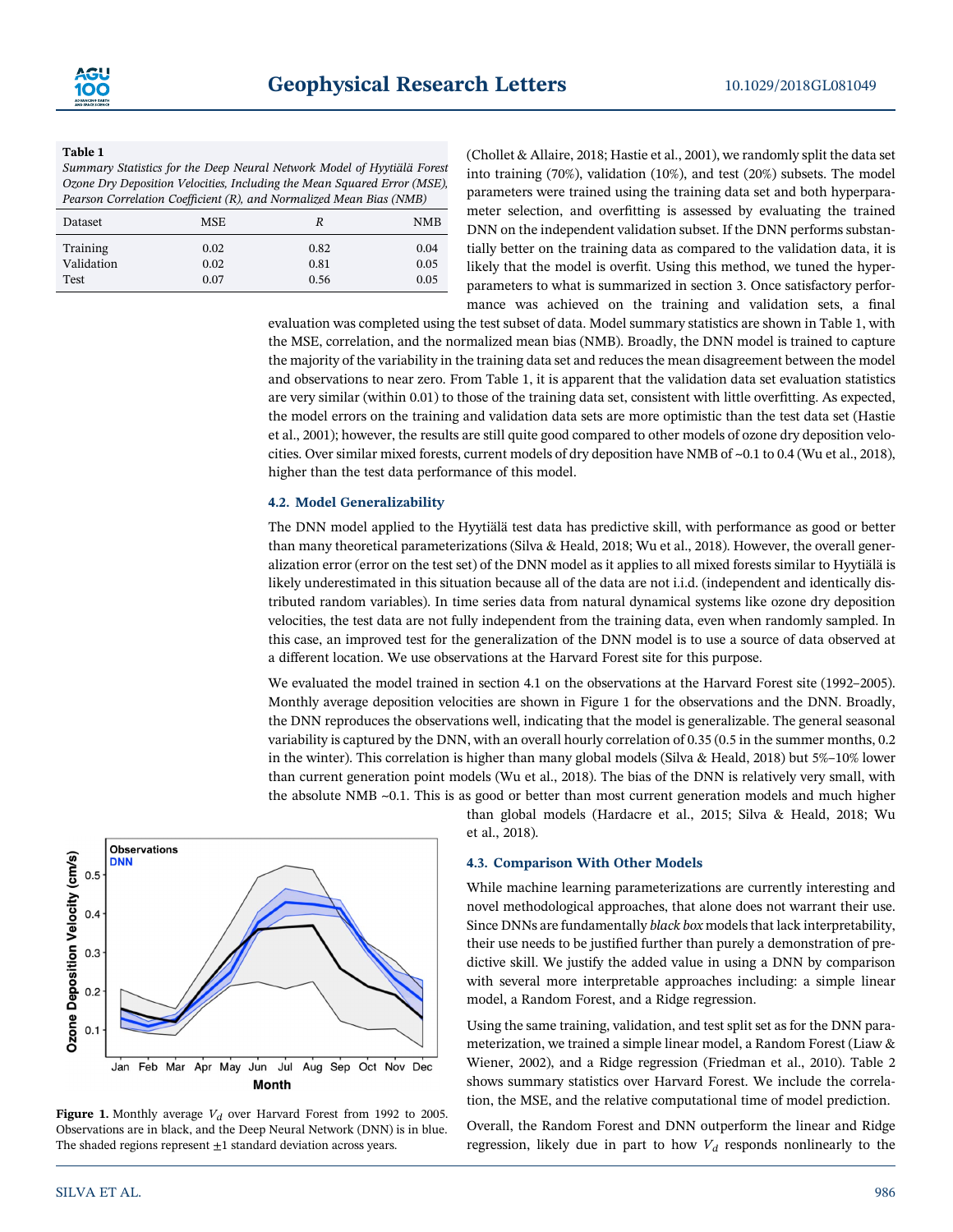#### Table 2

Summary Statistics (Pearson Correlation Coefficient, R, Mean Squared Error, MSE, and Computational Time of Model Prediction Relative to the DNN) for the DNN Parameterizations, the Linear Model, a Random Forest Regression, and a Ridge Regression of Ozone Dry Deposition Velocities at Harvard Forest

| Model         | R    | <b>MSE</b> | Time   |
|---------------|------|------------|--------|
| <b>DNN</b>    | 0.35 | 0.20       | 1.00   |
| Linear        | 0.22 | 0.52       | < 0.01 |
| Random forest | 0.36 | 0.19       | 1.27   |
| Ridge         | 0.33 | 0.43       | 0.07   |

input variables used here. While the correlation and MSE summary statistics are very similar for both the DNN and Random Forest regression, the Random Forest prediction time is 27% slower than the DNN. Though the model prediction time is not perfectly optimized, these results are consistent with previous work demonstrating rapid computation from DNNs (Rasp et al., 2018), and slower implementations of Random Forests (Keller & Evans, 2018). Given the computational challenges many models already face, the lack of process-based information currently available in models of  $V<sub>d</sub>$ , and the great potential for DNN model portability and retraining (Chollet & Allaire, 2018), we believe that the application of a DNN for this purpose is well justified.

#### 4.4. Applicability in 3-D Models

Due to coarser spatiotemporal resolution and potential errors in meteorological fields (Gelaro et al., 2017), it is not immediately clear how the DNN

developed here would perform in a regional-global-scale 3-D model. To explore this, we evaluate the value of the developed DNN at the Harvard Forest site using assimilated meteorology and compare it with a global model (GEOS-Chem v9-02, [www.geos-chem.org\)](http://www.geos-chem.org) parameterization of dry deposition (Silva & Heald, 2018) using that same meteorology.

We use the Modern Era Retrospective Meteorological Reanalysis (MERRA) meteorology of the driving variables of the DNN regridded to match the GEOS-Chem spatial resolution of  $2^{\circ} \times 2.5^{\circ}$ , with all three-hourly fields linearly interpolated to the hourly resolution to directly match the date and time of the observations.

Seasonal average hourly deposition velocities at Harvard Forest are shown in Figure 2 for the observations, the DNN driven by MERRA (DNN-MERRA), and the Wesely (1989) deposition scheme as implemented in the GEOS-Chem model. The DNN-MERRA parameterization reproduces the observations better than the Wesely (1989) parameterization, with substantially lower summertime bias, and the overall seasonal cycle well represented. The DNN-MERRA NMB (0.12) is lower than the Wesely parameterization NMB (0.3), while the hourly correlation is similar  $(-0.35)$ . The DNN-MERRA NMB is in line with the test data evaluation from Hyytiälä Forest, while the correlation is lower, indicating that the model captures less of the observed variability when generalized to the Harvard Forest location and when meteorology is degraded to the  $2^\circ \times 2.5^\circ$  spatial resolution. Overall, this test suggests that the DNN-MERRA model outperforms current parameterizations and could potentially be applied effectively in regional- and global-scale models.



Figure 2. Monthly average  $V_d$  over Harvard Forest from 1992 to 2005. Observations are in black, the Deep Neural Network (DNN) driven by Modern Era Retrospective Meteorological Reanalysis (MERRA) meteorology (DNN-MERRA) is in green, and the Weseley parameterization as implemented in the GEOS-Chem model (Weseley) is in orange. The shaded regions represent  $\pm 1$  standard deviation across years.

# 4.5. Data Requirements

As with all machine learning methods, the DNN in this work excels at reproducing observations that are within the bounds of the data it is trained on. There is no guarantee that the model will perform well over a vastly different vegetation type or meteorological scenario. Thus, more long-term observations over varied regions are necessary if this methodology were to be applied globally.

In defining the parameters of the DNN in section 3.1, we required the somewhat arbitrary condition that we have at least an order of magnitude more data than free parameters in our model. To achieve this with the DNN as structured here, we require at least 12,330 observations. At the Hyytiälä site, there are generally 3,500–6,500 observations taken each year, which would require ~5 years of observations to achieve the constraint on total observations used in this work.

Instead of constraining the total number of observations, one could instead propose to require the generalization error to reach a certain threshold value. We use a limited set of the Hyytiälä Forest data (the year 2008) to train a DNN with the same parameters as in section 3.1. We explore the generalization loss over Harvard Forest as a function of the number of months observed, with the goal to evaluate at what point the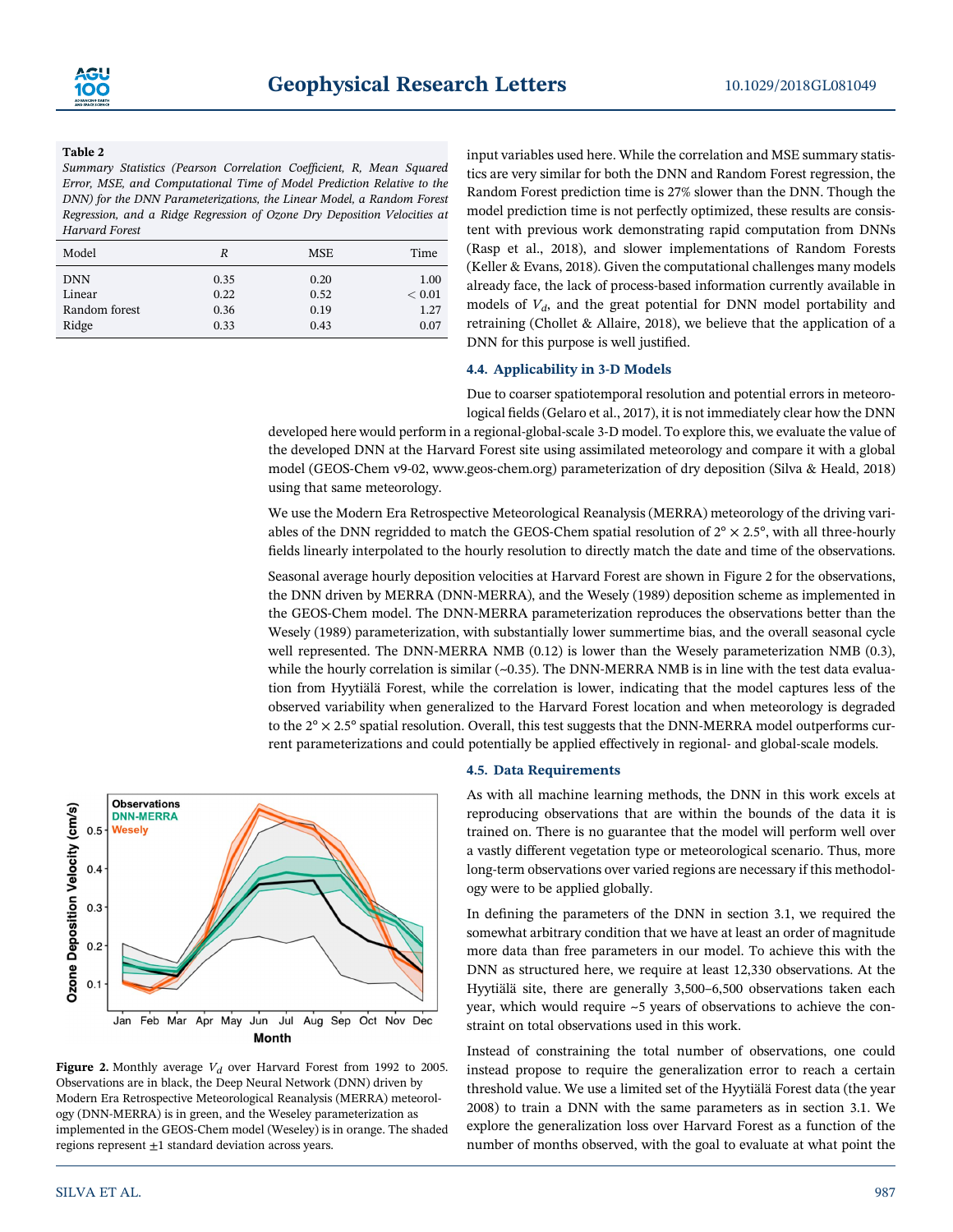



Figure 3. The generalization loss at Harvard Forest as a function of continuous months of training data from Hyytiälä Forest in the year 2008. The horizontal line is the generalization loss when all data from all years are used. Boxplots are plotted in the style of Tukey (see McGill et al., 1978), with the middle bars corresponding to medians, with the lower and upper hinges corresponding to the 25th and 75th percentile, respectively. The vertical whiskers extend to the hinge to the most extreme value within 1.5\*the IQR defined by the hinges.

generalization loss approaches the loss of the fully trained DNN  $($ loss  $=$  4.1 $)$ . We explore all possible months as a start date, and range from 1 to 12 months of continuous data throughout the year, with the DNN retrained on each combination of months. Figure 3 shows that after approximately 6 months of continuous data collection (~2,800 observations) a generalization loss of within 50% of the fully trained DNN is reached, a value that should outperform the Weseley parameterization as implemented in GEOS-Chem (Silva & Heald, 2018). In this specific case, training on months containing data from summers is more effective at reducing the generalization loss than winter months. As more continuous months of data are used the loss begins to approach the fully trained DNN. The final value using just one full year is still far from the overall loss, indicating that more than a year of data is valuable for model accuracy and generalizability. This points to the high value of long-term observations in varied regions, many of which currently have limited data availability (Silva & Heald, 2018).

# 5. Conclusions

We present the first parameterization of ozone dry deposition velocities using a deep learning framework. The DNN parameterization in this work outperforms other statistical models in terms of speed and accuracy, and it is also less biased compared to observations relative to the commonly used

physical parameterization of Wesely (1989). With continued data collection and improved data availability, particularly from long-term measurement sites, machine learning methods like deep learning are likely to continue to grow in their applicability and performance and present valuable opportunities for reducing model bias and uncertainty for highly parameterized model processes.

#### Acknowledgments

This work was supported by NSF grant 1564495. We thank Steve Wofsy, Petri Keronen, and personnel at the Harvard Forest flux tower and SMEAR II station of INAR-Institute for Atmospheric and Earth System Research, University of Helsinki, Finland, for work in providing the data used here. Operation of the Harvard Forest flux tower site is currently supported by the AmeriFlux Management Project with funding by the U.S. DOE Office of Science under contract DE-AC02-05CH11231, and additionally as a part of the Harvard Forest LTER site supported by the NSF (DEB-1237491). Support for the period analyzed here came from various programs within the DOE Office of Science, and the NSF LTER program.

#### References

- Abadi, M., A. Agarwal, A. Davis, A. Harp, B. Steiner, C. Citro, C. Olah, et al. (2015). TensorFlow: Large-scale machine learning on heterogeneous systems. Retrieved from [https://www.tensor](https://www.tensorflow.org)flow.org/
- Angus, J. E. (1991). Criteria for choosing the best neural network: Part 1 (no. NHRC-91-16). Naval Health Research Center San Diego CA. Retrieved from<http://www.dtic.mil/docs/citations/ADA247725>
- Chen, T., & Guestrin, C. (2016). XGBoost: A scalable tree boosting system. In Proceedings of the 22nd ACM SIGKDD International Conference on Knowledge Discovery and Data Mining (pp. 785–794). New York: ACM.<https://doi.org/10.1145/2939672.2939785> Chollet, F. (2015). Keras. Retrieved from [https://keras.io.](https://keras.io)
- Chollet, F., & Allaire, J. J. (2018). Deep learning with R. Shelter Island: Manning Publications Co.
- Clifton, O. E., Fiore, A. M., Munger, J. W., Malyshev, S., Horowitz, L. W., Shevliakova, E., et al. (2016). Interannual variability in ozone removal by a temperate deciduous forest. Geophysical Research Letters, <sup>44</sup>, 542–552.<https://doi.org/10.1002/2016GL070923>
- Cohen, A. J., Brauer, M., Burnett, R., Anderson, H. R., Frostad, J., Estep, K., et al. (2017). Estimates and 25-year trends of the global burden of disease attributable to ambient air pollution: An analysis of data from the Global Burden of Diseases Study 2015. The Lancet, <sup>389</sup>(10082), 1907–1918. [https://doi.org/10.1016/S0140-6736\(17\)30505-6\)](https://doi.org/10.1016/S0140-6736(17)30505-6)
- Friedman, J., Hastie, T., & Tibshirani, R. (2010). Regularization paths for generalized linear models via coordinate descent. Journal of Statistical Software, <sup>33</sup>(1), 1–22.
- Gelaro, R., McCarty, W., Suárez, M. J., Todling, R., Molod, A., Takacs, L., et al. (2017). The Modern-Era Retrospective Analysis for Research and Applications, Version 2 (MERRA-2). Journal of Climate, <sup>30</sup>(14), 5419–5454. [https://doi.org/10.1175/JCLI-](https://doi.org/10.1175/JCLI-D-16-0758.1)[D-16-0758.1](https://doi.org/10.1175/JCLI-D-16-0758.1)
- Glorot, X., Bordes, A., & Bengio, Y. (2011). Deep sparse rectifier neural networks. In G. Gordon, D. Dunson, & M. Dudík (Eds.), Proceedings of the Fourteenth International Conference on Artificial Intelligence and Statistics (Vol. 15, pp. 315–323). Fort Lauderdale, FL: PMLR. Retrieved from<http://proceedings.mlr.press/v15/glorot11a.html>
- Goodfellow, I., Bengio, Y., & Courville, A. (2016). Deep learning. MIT Press. Retrieved from<https://www.deeplearningbook.org>
- Hardacre, C., Wild, O., & Emberson, L. (2015). An evaluation of ozone dry deposition in global scale chemistry climate models. Atmospheric Chemistry and Physics, <sup>15</sup>(11), 6419–6436.<https://doi.org/10.5194/acp-15-6419-2015>
- Hastie, T., Tibshirani, R., & Friedman, J. (2001). The elements of statistical learning. New York: Springer. [https://doi.org/10.1007/978-0-387-](https://doi.org/10.1007/978-0-387-21606-5) [21606-5](https://doi.org/10.1007/978-0-387-21606-5)
- Intergovernmental Panel on Climate Change (2013). Index, Climate change 2013: The physical science basis. In T. F. Stocker et al. (Eds.), Contribution of Working Group I to the Fifth Assessment Report of the Intergovernmental Panel on Climate Change (pp. 1523–1535). Cambridge, UK and New York: Cambridge University Press.<https://doi.org/10.1017/CBO9781107415324>
- Islam, M., & Murase, K. (2001). A new algorithm to design compact two-hidden-layer artificial neural networks. Neural Networks, 14(9), <sup>1265</sup>–1278. [https://doi.org/10.1016/S0893-6080\(01\)00075-2](https://doi.org/10.1016/S0893-6080(01)00075-2)
- Jain, A. K., Duin, R. P. W., & Mao, J. (2000). Statistical pattern recognition: A review. IEEE Transactions on Pattern Analysis and Machine Intelligence, <sup>22</sup>(1), 4–37.<https://doi.org/10.1109/34.824819>